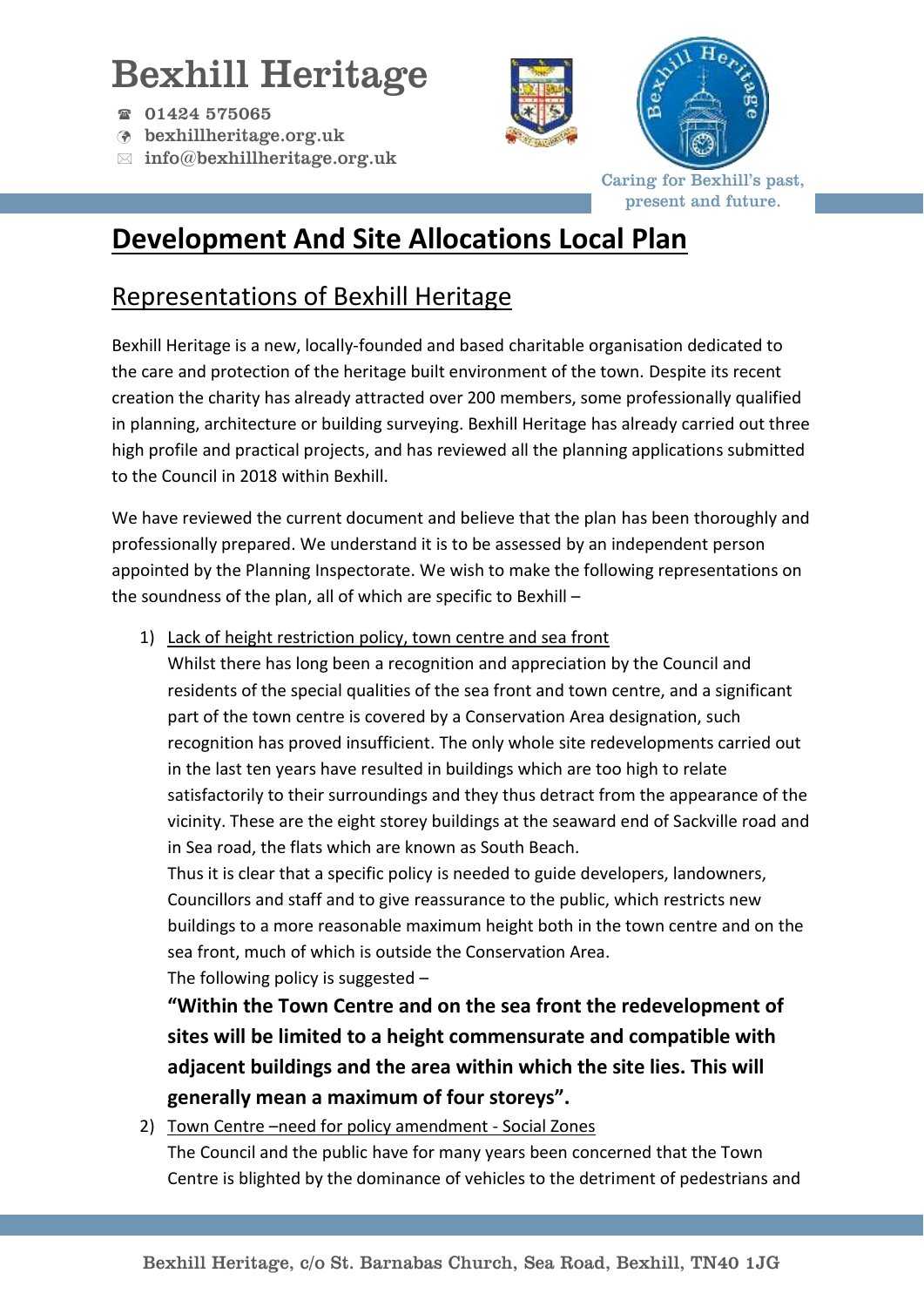cyclists but little has been done to address this. There are changes afoot and the plan recognises this in para 9.154 and mentions the potential for Social Zones. However, schemes for management / parking must have at their core the need for such social zones where pedestrians be they residents, visitors, shoppers can take pleasure in their activities freer from accompanying worries about moving traffic, dangers, noise and pollution. However, policy BX12 – Bexhill Town Centre does not sufficiently recognise this and should be strengthened.

Accordingly the following amendment is suggested to paragraph three of BEX12 – Insert **"social zones and"** after **"provide"** and instead of **"will be supported"** replace by **"will be implemented".**

3) Suburban Redevelopments – Policy omission - Need for new policy

There is a noticeable trend towards the replacement of individual dwellings by flats. This is not new and is inevitable. Its effects have so far been moderate. As the process gathers pace its townscape effects are becoming more adverse even with the most attentive development management regime the Council can put in place. Too often the redevelopment will result in the gardens and vegetation which softens suburban areas giving way to three and four storey buildings seeming to fill the plots and with car parking occupying much of the remaining area.

Existing development management policies, and those proposed in the plan are important in curbing the worst aspects of such redevelopments but a general policy which guides developers, aids Councillors and reassures residents would further help - the following is suggested –

**"The redevelopment of one or two dwellings in sections of road largely comprising one and two storey dwellings will normally be limited to three storeys."**

4) Site Allocations – Land off Spindlewood Drive - Objection

Bexhill Heritage has submitted objections to the current application at this site on heritage grounds. These relate to adverse effects of the new dwellings on the setting of the "historic medieval farm complex" (para 9.100), namely Barnhorn Manor and to the related gateway features fronting Barnhorn Road. We maintain these objections, the "care" required by the text is not reflected in the Figure 29 Detail Map.

5) Site Allocations – Land at Gulliver's Bowls Club Knole Road – Reasons Unsound Alteration Needed

It is not clear why this site is specifically allocated for sheltered housing. No such specific allocation has been placed on a site which, in or view, is far more suitable for sheltered housing given that it is close to the town library and a large supermarket land south of Terminus Road (policy BEX8).